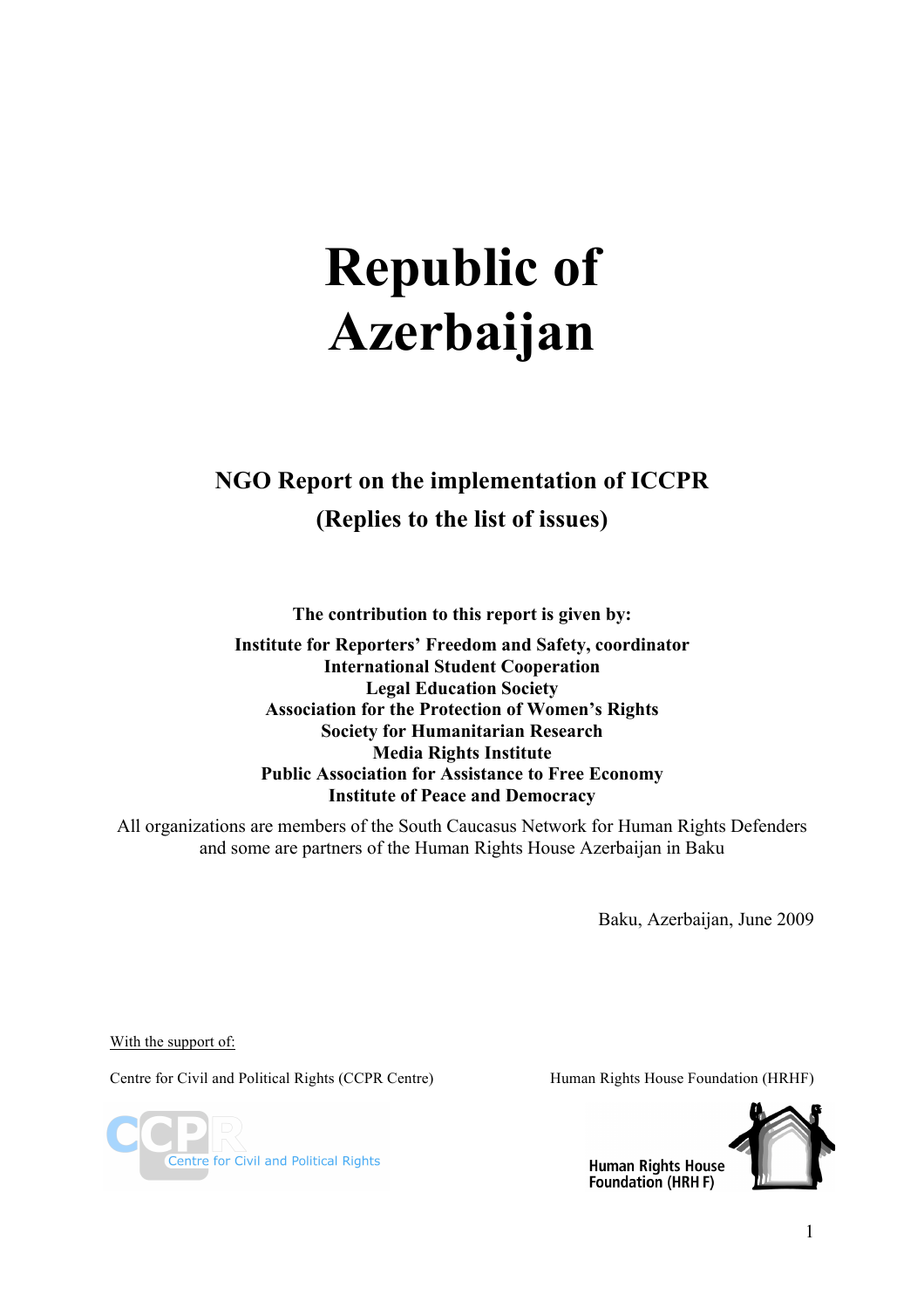## **Recommendation concerning discrimination against women and domestic violence (arts. 2 (1), 3, 7, 26)**

## **Section prepared by the Legal Education Society & the Association for the Protection of Women's Rights**

#### *List of Issues, 5 November 2008, § 2*

*Please clarify whether the Gender (Male and Female) Equality Act of 2006 (report, para. 66) envisages temporary special measures to overcome de facto discrimination against women and provide examples of cases where such measures have been implemented successfully. Please also provide detailed information on the measures taken to promote the representation of women in Parliament (paras. 87 and 93-94) and in senior positions in government and in the private sector (paras. 71 and 92).*

1. The Gender Equality Act of 2006 does not provide for temporary special measures to overcome *de facto* discrimination against women. Such measures should be envisaged in law and/or implemented in practice.

#### *List of Issues, 5 November 2008, § 3*

 $\overline{a}$ 

*Please indicate whether the State party has adopted legislation which specifically criminalizes domestic violence (report, para. 89) and provide detailed information on its scope and content. Please also provide information on the definition of rape in the Criminal Code (para. 74) and indicate whether it covers marital rape as well as non-consensual sexual acts in the absence of resistance. What measures have been taken to ensure that acts of domestic violence are effectively investigated and perpetrators prosecuted and sanctioned, and what has been their impact? Please provide more detailed information on the steps taken to combat domestic violence (report, paras. 537-543), such as training for judges, prosecutors, the police and health professionals and awarenessraising campaigns for women to inform them about their rights and available remedies, and on the number of safe shelters and the resources allocated to victim assistance.*

2. Despite previous recommendations from the HR Committee,<sup>1</sup> violence against women is still widespread in Azerbaijan. According to non-official data, 80% of women in Azerbaijan are subjected to domestic violence. The Law on Domestic Violence has not been adopted. It is necessary to enact the legislation protecting women and children against domestic violence and ensure effective mechanisms of implementation.<sup>2</sup>

<sup>&</sup>lt;sup>1</sup> See Concluding observations of the Human Rights Committee: Azerbaijan.  $12/11/2001$  (UN Doc.: CCPR/CO/73/AZE §17).

<sup>&</sup>lt;sup>2</sup> "Take all measures to grant access to justice for all women victim of violence, and take measures for their protection and the rehabilitation, and to train police authorities on violence against women" is one of the recommendations made to Azerbaijan during the last UPR review and accepted by Azerbaijan (UN Doc.: A/HRC/WG.6/4L.6, § 96, no. 8 & A/HRC/11/20/Add.1). See also A/HRC/WG.6/4L.6, § 96, no. 9 for further recommendations on this mater.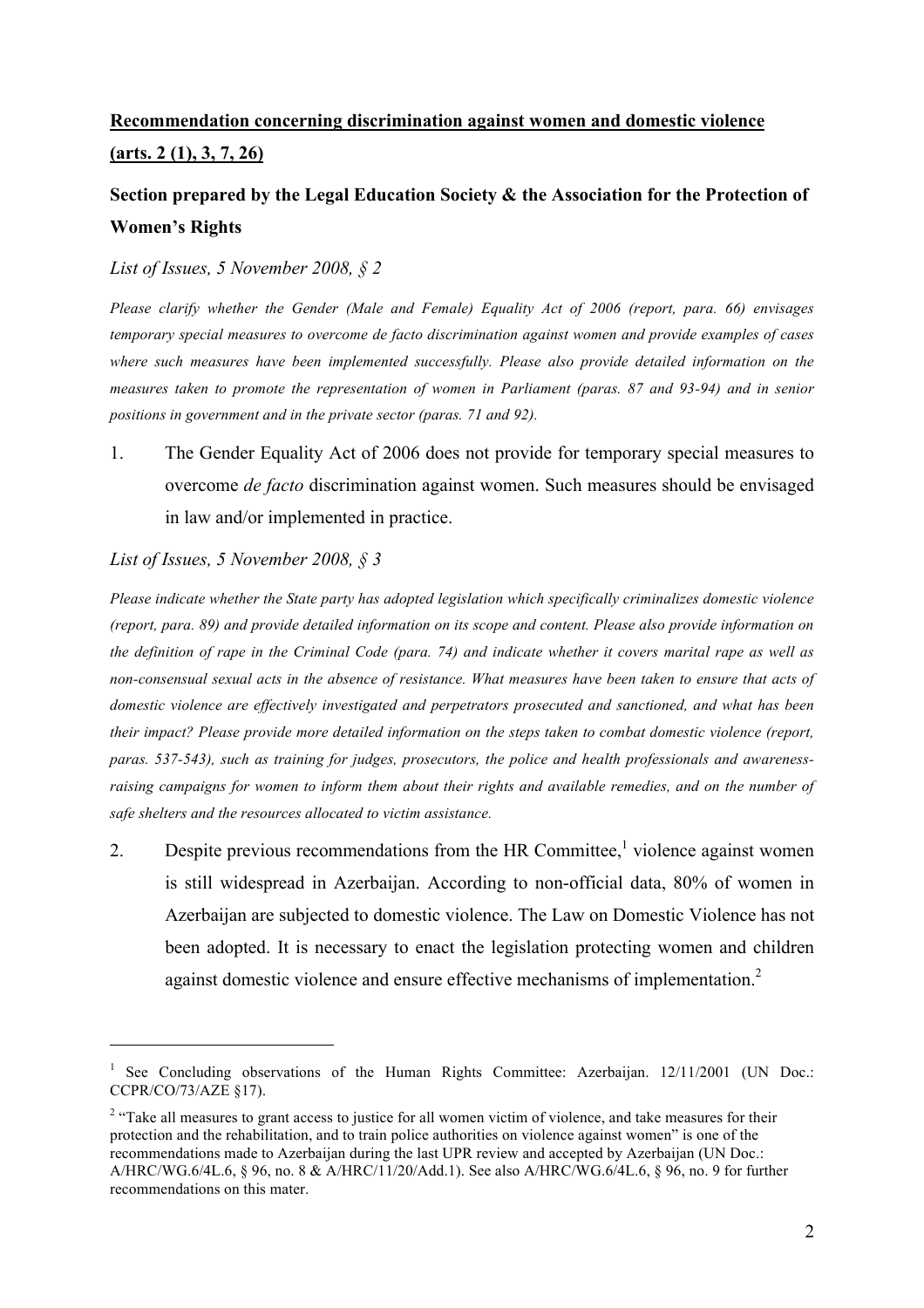- 3. There are no shelters for victims of domestic violence. There is urgent need for the creation of shelters for victims of domestic violence and for the implementation of special programmes for rehabilitation of victims of domestic violence.<sup>3</sup> It is advisable that the shelters for victims of domestic violence and shelters for victims of trafficking of human beings be separate.
- 4. There are no sufficient shelters for victims of trafficking of human beings, who in the majority of cases are women. It is important to create an adequate number of such shelters. In practice, only victims of trafficking who obtained the "status of victim" under the criminal procedure legislation have access to a shelter. Access to shelters should be equally provided to victims of trafficking who are without the officially recognised status of victim.
- 5. The Criminal Code does not specifically criminalize domestic violence, but it should. According to the Criminal Procedure Code, criminal cases concerning certain offences shall be opened by a prosecutor only on the basis of complaint by a victim (for example, infliction of light harm to health under Article 128 of the Criminal Code). The criminal procedure legislation must provide for the cases where criminal proceedings are initiated not only on the basis of complaints by victims of domestic violence but also on the basis of complaints lodged by other interested persons (inter alia relatives, neighbours, social workers, workers of medical institutions).
- 6. In practice, resistance to sexual act is considered a decisive factor for proving rape. It is necessary to amend legislation and change practice so that "absence of consent to sexual act" is regarded as a critical aspect instead of "existence of resistance".
- 7. The Gender Equality Act of 2006 sets forth norms prohibiting sexual harassment. However, the mechanism for implementation of these norms is weak. It is necessary to provide effective remedies against sexual harassment under clear-cut legislative norms. Also, even though the definition of sexual harassment covers employment relations and provision of services, the legislation does not clearly cover sexual harassment in other fields, such as education and politics.
- 8. It is important to take practical measures for the elimination of certain traditions (customs) constituting gender discrimination and violence against women, such as

 $\overline{a}$ 

<sup>&</sup>lt;sup>3</sup> "Victims of domestic violence should have possibility to use appropriate means of redress and access to shelters" is one of the recommendations made to Azerbaijan during the last UPR review and accepted by Azerbaijan (UN Doc.: A/HRC/WG.6/4L.6, § 96, no. 9 & A/HRC/11/20/Add.1).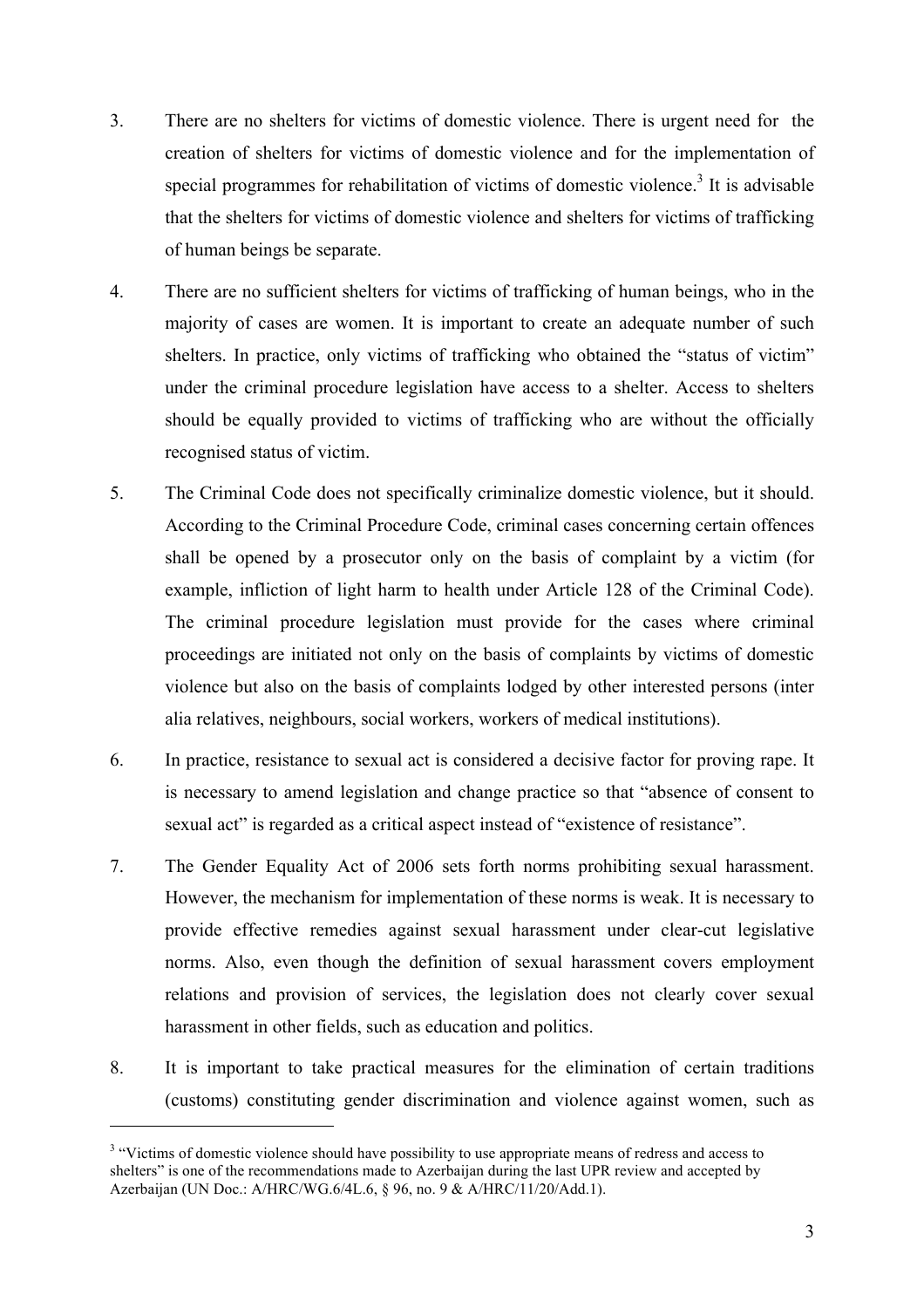early marriages and forced marriages, limitations in employment and education imposed on women (and girls) by family members.

- 9. Under Azerbaijan legislation, the marriage age for men is 18 and the age for women is 17. It is necessary to set equal marriage ages for men and women.
- 10. In addition, it should be mentioned here that in order to protect women against discrimination, it is also necessary to adopt legislation on reproductive health. According to official data, only app 3.5% of women takes part in policy-making. It is necessary to take measures to increase the number of women participating in policymaking. Women constitute only app 11.5% in the parliament and only app 4% in municipal institutions. It is important to increase the representation of women in the parliament and municipalities.

#### **Right to a fair trial by an independent and impartial tribunal (art. 14)**

**Section prepared by the International Student Cooperation, the Legal Education Society<sup>4</sup> , the Public Association for Assistance to Free Economy, and the Institute of Peace and Democracy**

*List of Issues, 5 November 2008, § 13*

 $\overline{a}$ 

*In addition to the information contained in the report (paras. 25, 360 and 365 et seq.), please provide further information on measures taken to ensure that the judiciary is independent from the executive branch, free from political pressure and protected from corruption.*

- 11. The juridical system of Azerbaijan is currently under the supervision of the executive branch, and this fact has been proved during the majority of trials. It is particularly evident in the proceedings where the lawsuits are filed against government bodies. Although the authorities claim that courts are independent, the courts adopt decisions under the influence of the executive power..."
- 12. In October 2006, a student of the Independent Azerbaijan University and International Students Cooperation Public Union Chairperson, Elnur Mammedov, filed a lawsuit against the police of Jalilabad Region and Nasimi District Police Department 19.

<sup>4</sup> Source for this section: *Trial Monitoring in Azerbaijan 2007*, Final Report, "Giso" Publishing Company, Baku (Azerbaijan), 2008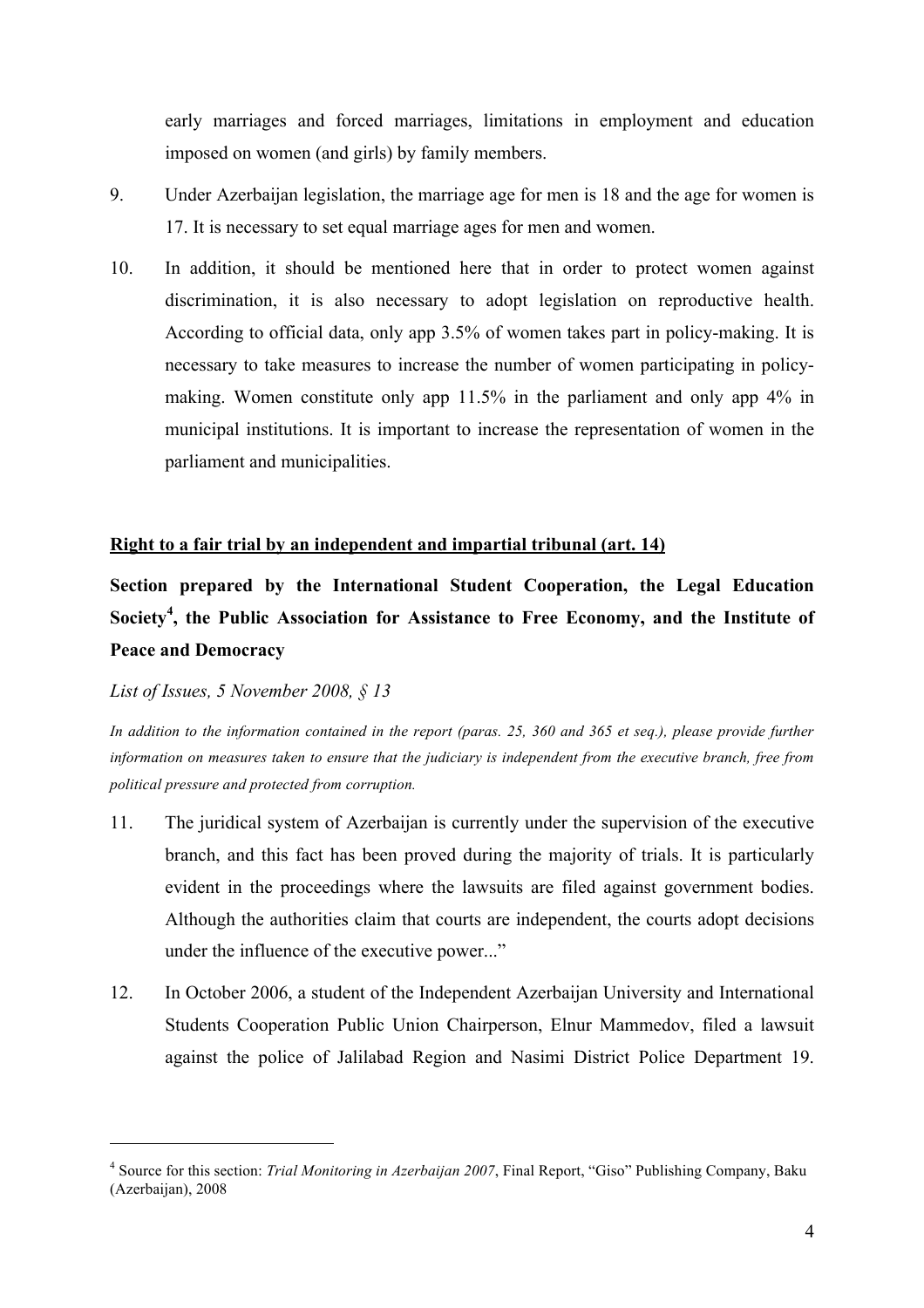However, under various pretexts, the application was returned, and subsequently left without consideration.

- 13. In March 2009, Parviz Asimov was expelled from Lenkaran State University. Protesting that he was illegally expelled from the university, Parviz Azimov appealed to the Lenkaran City Court. But after some time, the lawsuit was returned. At present, the case is pending, but all motions filed by P.Azimov's lawyers were rejected, casting doubt on the possibility of a fair trial.
- 14. In 2005, eighty-seven families decided to protect their rights and sent a letter against the new construction plans at "Khudu Mamedov Street," house 21. Lawyer Sayara Rovshan Geydarova, the advisor and organizer of the families, took action. On 1 April 2005, Geydarova was accused of beating four men on one occasion near Khudu Mamedov Street. On 12 July 2005, Geydarova was brought in front of court for not cooperating with the pre-trial investigation, despite her claims that she had never received a summoning. The court decided to hold her under arrest for 2 months. Geydarova spent 28 days in jail, and was released early, because the victims did not show up in court. From the 8th to the 10th of August 2005, Judge Tair Ismailov tried to hold a judicial session, but the victims never came and the judge reduced her sentencing and freed her from the hall on 10 August 2005. On 16 February 2006, the judge of the Surakhansky regional court, Shovket Nadzhafova, found Geydarova guilty of beating the four men and sentenced her to 3.5 years according to article 221 (hooliganism) of Azerbaijan's criminal code, even though only one of the victims (Alim Babaev) attended the hearing. Geydarova addressed the appellate court on 4 March 2006. The appellate court judge repealed the first sentence. However, after a year and eight months, Geydarova was called to court and on 9 November 2007, Judge Lyatif Nabiev upheld the original verdict and sentenced her to 12 days in prison. Instead, they took her to a psychiatric ward in Mashtagi, where she was illegally held for 12 days. After 12 days, her escort delivered her to court on 21 November 2007, and another judge of the Surakhansky regional court carried out the decision to arrest Geydarova as a preventive measure. On 22 April 2009, the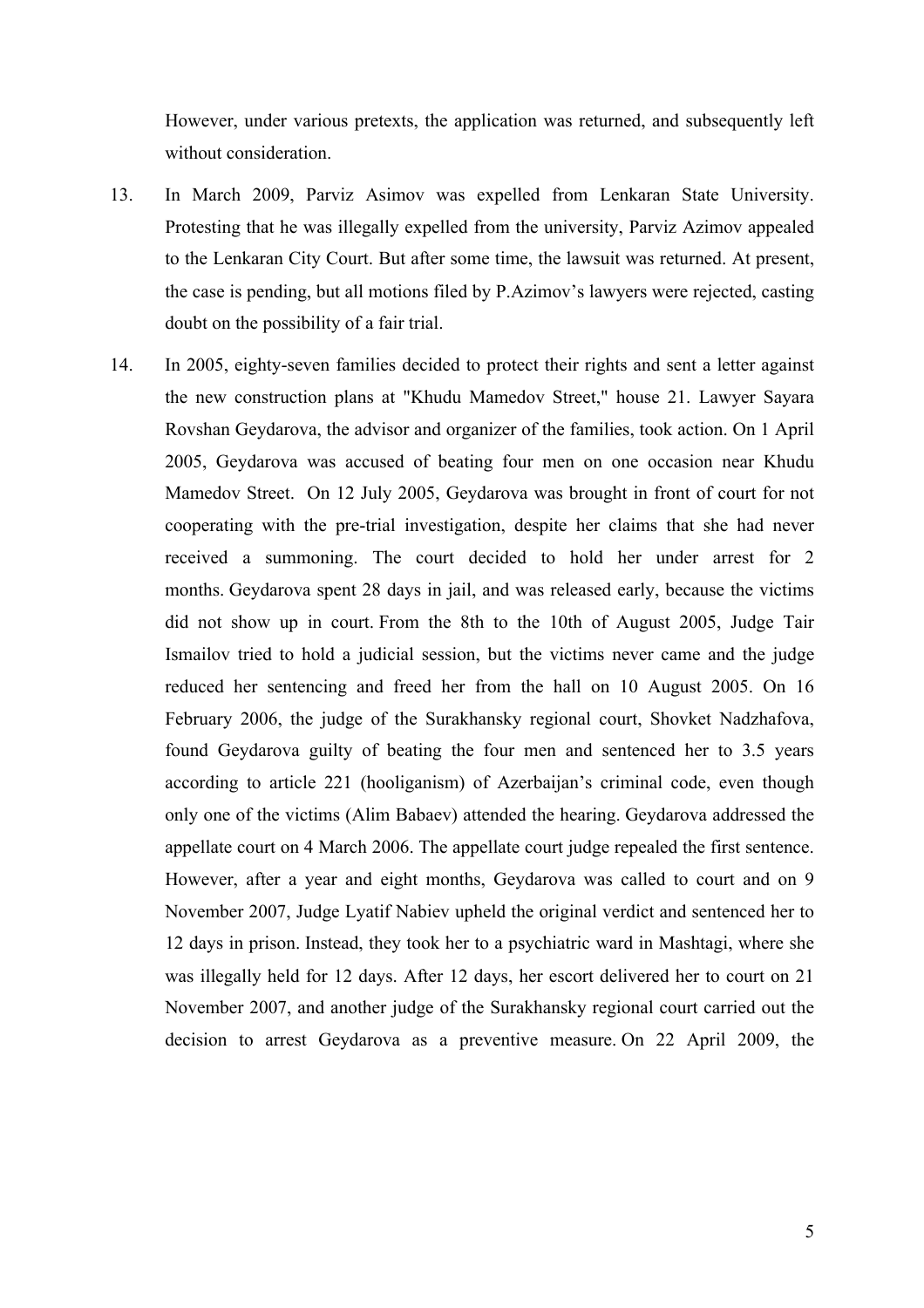Surakhani District Court found S.Heydarova guilty of hooliganism and sentenced her to three years of conditional imprisonment. $5$ 

- 15. On 24 June 2008, Novruzali Mamedov, editor of the Talysh minority-language newspaper *Talyshi Sado* and head of the Talysh Cultural Center, was convicted of treason under Article 247 of Azerbaijan's Penal Code for the 'distribution of Talysh nationalist ideas and attempt to destroy the foundations of the Azerbaijani state' and was sentenced to 10 years in prison in a closed trial. Emil Mammedov, son of Novruzali Mammedov, was arrested on 17 June 2008, seven days before the sentencing by the court that had original jurisdiction over his father, with the aim of blackmailing him. Emil Mammedov was charged with possession of drugs. On 26 December 2008, the Court of Appeals announced its verdict for the case of Novruzali Mammedov, thus upholding the sentencing of the court that had original jurisdiction. The case was reportedly based on allegations that Mr Mamedov had received money from Iran to publish the newspaper, but prosecutors have not publicly explained or commented on these charges. The verdict was handed down in the absence of Mr Mamedov's defence attorney, relatives and the press.
- 16. Legal norms regulating the activity of the Judicial-Legal Council are vague and contradictory. The Judicial-Legal Council is under the advisement and chairmanship of the Minister of Justice, who controls court proceedings. Unlike other countries, it does not present itself as a self-regulating organ of judges, but as a structure within the relevant executive organ. Legislation does not ensure independence of the Judicial-Legal Council from executive power nor does it establish the Council as a selfregulating and effective mechanism. Pursuant to new rules, the Judicial-Legal Council can submit applications to the relevant executive organ in the event of terminating the service of a judge for lack of professional skills. Additionally, there is a lack of proper legal norms for nominating candidates to the Judicial-Legal Council. The discussion of candidates is held in narrow circles, without proper and open discussions.
- 17. Legislation does not provide means for the evaluation of the judges' service and it opens possibilities for abuse. Legislation must have clear-cut standards. Legislation does not contain proper regulation for the appointment of judges after specialty exams.

 $\overline{a}$ 

<sup>&</sup>lt;sup>5</sup> Source: http://groups.yahoo.com/group/lawyers-az/message/1738  $\&$ http://www.irfs.az/content/view/2229/lang,eng/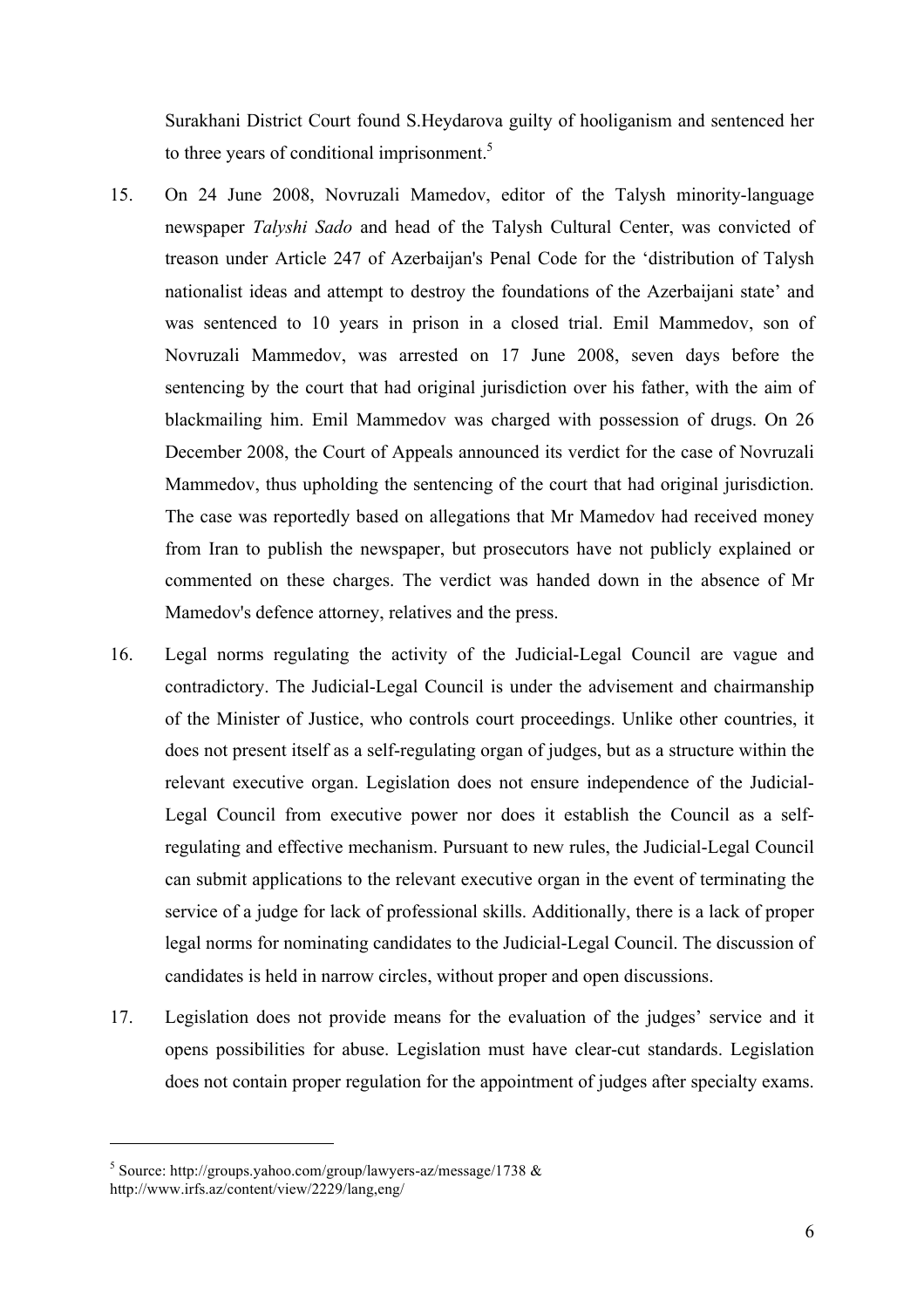As a result, the Judicial-Legal Council invents many of its own procedures, and lacks strict standards for abuse, corruption and violations.

- 18. The nomination of judges should be conducted based on transparent procedures through open discussions with all judges and the legal community. Legislation should provide for a collegial organ to deal with appointments through open processes:
	- Norms on the status of judge associations should be stipulated in legislation.
	- Excessive workload and lack of judges negatively influence the quality of the right to a fair trial. Necessary measures should to be taken to increase the number of judges and decrease their workload.
	- Judge elections should be conducted based on objective criteria, and election procedures should be limited to exams or oral interviews regulated by legislative norms.
	- Judge associations should have extended authorities on the nomination of judges, training, the determination of rules of judge ethics, and other issues.
	- Disciplinary actions, such as "transfer to lower position" and "transfer to another position," are inconsistent with the status of judge.
	- Appointment of judges to higher courts and courts of grave crimes by the executive power, without considering the opinion of the Judicial-Legal Council, should be eliminated.
- 19. It is necessary to implement reforms in the following directions:
	- The court on grave crimes, which is not compliant with the structure of the judicial system and has no professional distinction, should be abolished. Jury systems should be introduced instead. Even though the establishment of these courts is envisaged in the Law on Courts and Judges, no specific actions have been undertaken in this field.
	- The existence of the Supreme Court of the Nakhchivan Autonomous Republic contradicts the judicial system of the country.
	- Discussion about the structure of the judicial system may continue based on the practices widely employed by a number of countries in the world -- using specialized courts for civil, criminal, tax, administrative, labor, etc.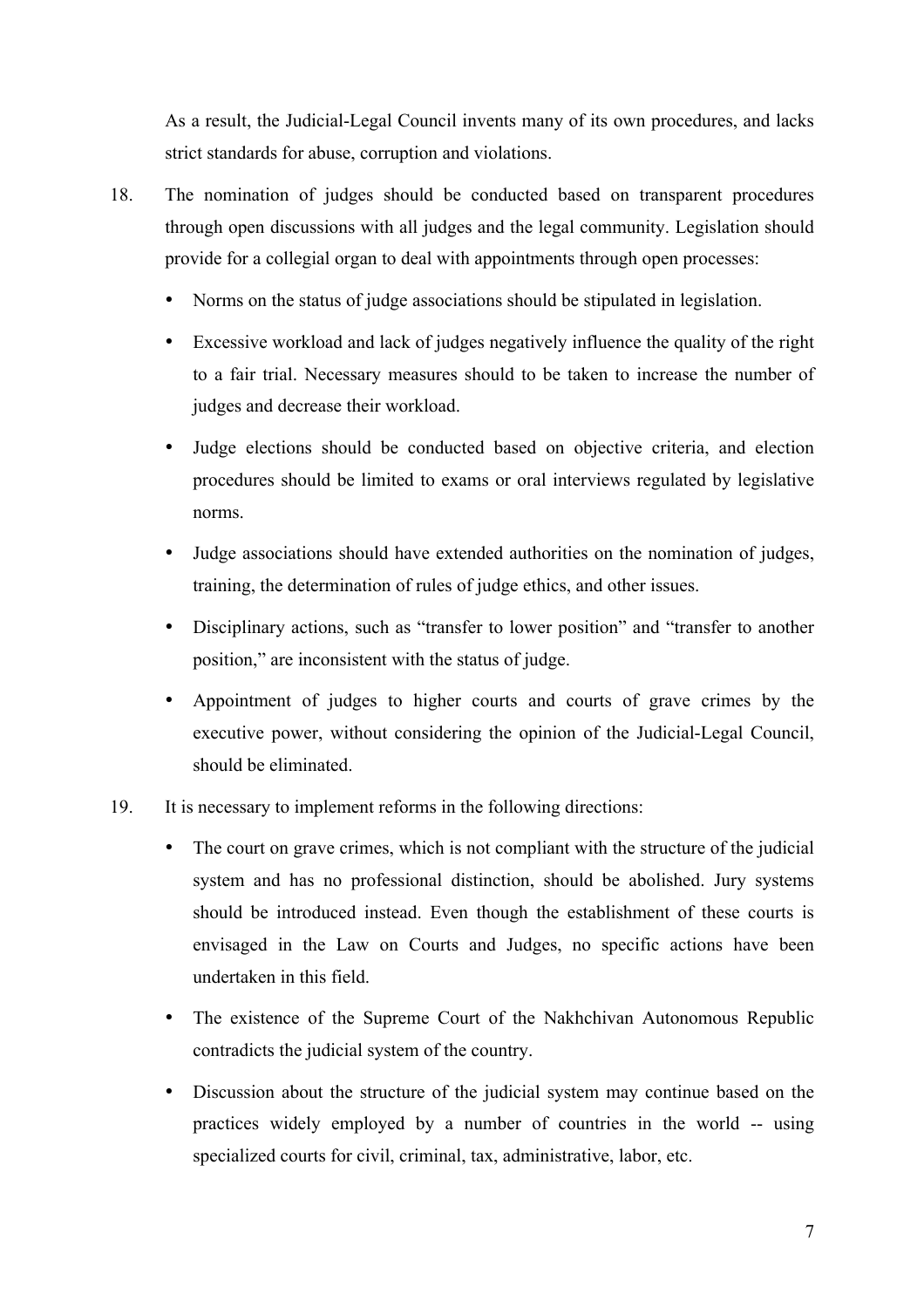- Administrative-Procedural Code is being drafted and, according to the authorities, plans to be adopted by the end of the year.
- Judge corpus for administrative disputes should be established.
- Special regulations should be drafted for participation in open hearings in order to solve existing problems. Such regulation should determine principles and rules for participation -- open hearings and procedures for complaints in case of violations of regulations.
- Necessary steps should be made to provide public access to all court decisions, without exception. Legislative requirement should be implemented and all decisions of the court should be published on the Internet.
- The discretion of the court's presidents to allocate cases among judges leads to the dependence of judges on the president as well as promoting illegal actions and arbitrariness. Use of the principles excluding subjective factors in the allocation of cases (such as allocation by means of random computer selection of a judge) seems necessary in terms of prevention.
- 20. We would further like to recommend:
	- Court premises should be constructed in such a way that corresponds to the objectives of administration of justice. The design of the building should promote the principle of adversarial process. There should be separate rooms for witnesses.
	- All court halls should have room for deliberations and the importance of having only one door in such rooms should be considered. This is one of the factors contributing to the status of the courts.
	- Hearings should be recorded via technical means and related documents should be made available for participants and third parties.
	- Specialization among judges, in the field of civil and criminal law, family, taxes, labor, etc, will contribute to the quality of the administration of justice.
	- Normal conditions should be established in the country in order to make the Constitutional Court a supreme constitutional justice body; the agents and subject matter of the constitutional proceedings should be expanded.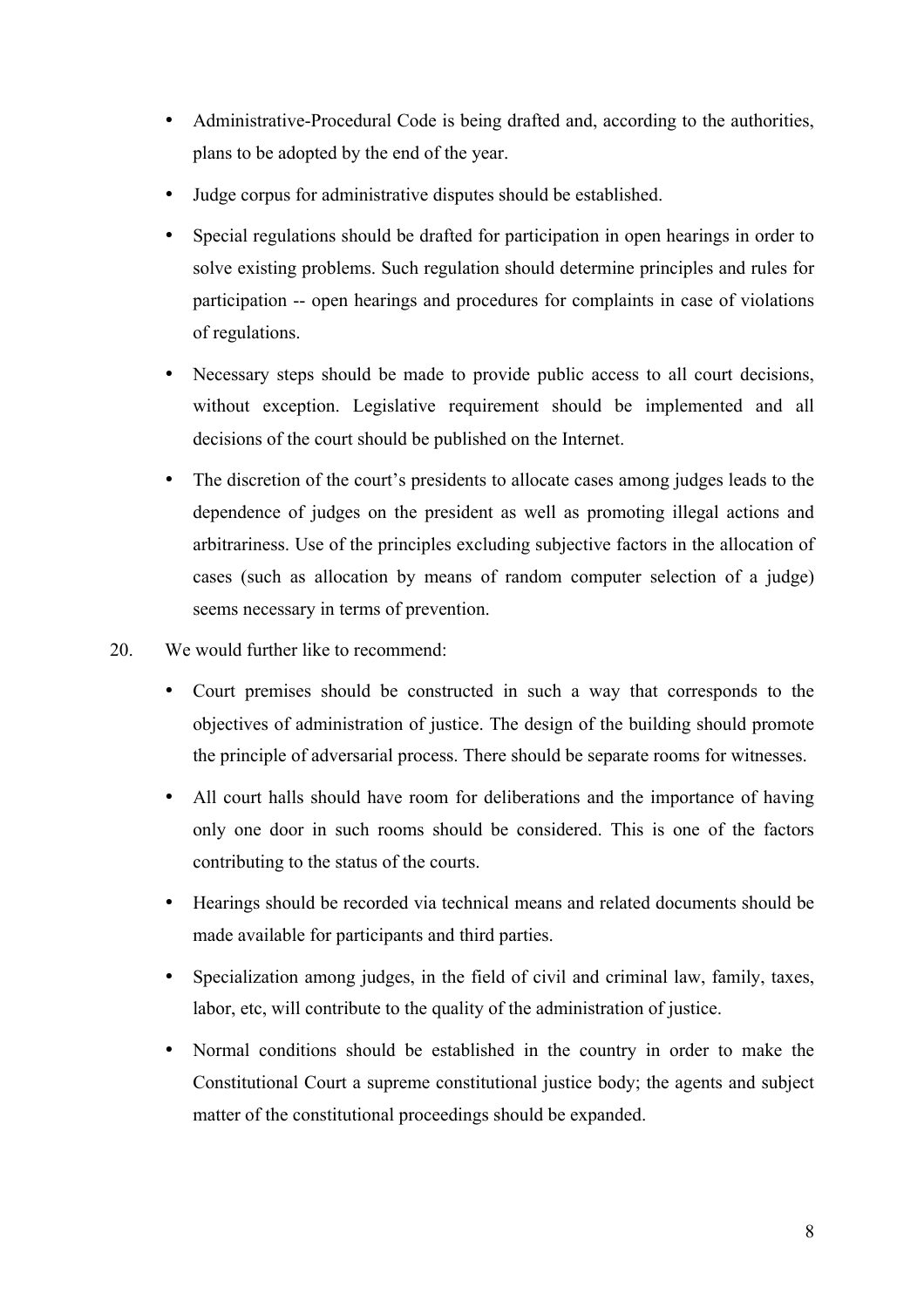- It is necessary to improve legislation concerning the relations between the Constitutional Court and the general jurisdiction courts; clarify their competence; determine the boundaries of trying cases at the cassation level on one hand and in the Constitutional Court, on the other hand; procedures for re-trying the cases, where the judgments were overturned by the Constitutional Court, and mode of implementation of court decisions; execution of court decisions in general and the retribution of executed court decisions.
- The Government should not limit its obligations to payment of compensation to victims of violation due to decisions of the European Court of Human Rights regarding Azerbaijan, but implement measures of general character (legislative and practical) and make the decision public.
- 21. The following recommendations are given for the improvement of legislation in the field of disciplinary liability of judges and the practice of implementation:
	- Entitlement of the citizens to apply to the Judicial-Legal Council to initiate administrative liability of the judges should be regulated in legislation.
	- Pursuant to Article 112 of the Law on Courts and Judges, for the commissioning of acts provided by Article 9 of the Fight against Corruption Act of the Republic of Azerbaijan, judges may be punished by being demoted or transferred to a different judicial post.
	- Legislation should determine the specific definition of "grave offence." In the cases where complainants consider acts as "grave offences", state organs tend to judge arbitrarily on such labelling and leave the applications un-reviewed.
	- Legislation does not contain explicit norms on the investigation of applications by the Judicial-Legal Council. Legislation should be exhaustive regarding applications to state organs and officials for disciplinary proceedings, procedures for reviewing applications, making decisions, and further applications to the JLC.
	- Based on the decisions of the European Court of Human Rights regarding Azerbaijan on violations of the right to a fair trial, there should be a procedure to govern disciplinary liability of a judge infringing this right.
	- Legal norms should stipulate basis and rules for early termination of judge service.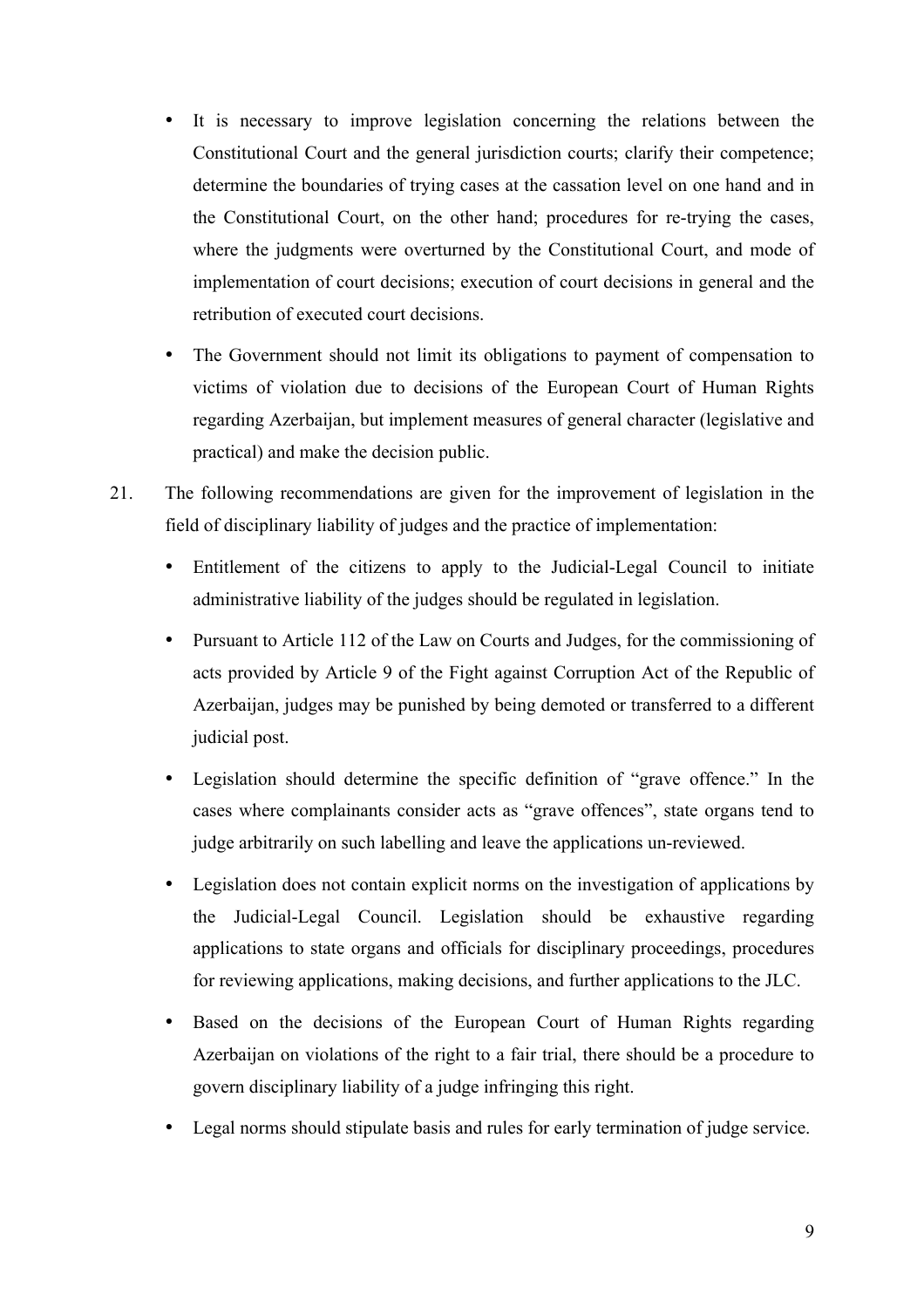22. It is also important to mention that the candidacy of 6 judges to the Judicial-Legal Council (JLC) is presented by judge associations. Although officially called district and regional judge associations, economic court judge associations exist and neither the public nor the judges know about them. Several attempts to obtain information from the JLC about time, place of holding meetings, and the rules for nominating the candidates to the JLC were unsuccessful. The confidentiality that shields the activity of the JLC, its decisions, and the activity regarding judge elections should be removed and the process should be made transparent and accessible for the public. Violation of this principle of transparency should be evaluated as evidence of corruption. In Azerbaijan, the activity of judge associations is not considered serious, and only has limited mentioning in legislation (article 105.1 of the Law on Courts and Judges).

#### *List of Issues, 5 November 2008, § 14*

*Please describe the legal aid scheme in place to guarantee, in law and in fact, that indigent detainees have access to a lawyer, including outside Baku (para. 208).*

- 23. It is necessary to take measures of legislative and administrative character in order to ensure that admission to the Collegium of Advocates (lawyer associations) is conducted by transparent and objective procedures, since the access for legal professionals to obtain licenses to provide legal aid to clients in Criminal Cases is restricted to Bar members only and membership depends fully on the internal decision of the Collegium. This problem influences the right to a fair trial, since the clients have limited access to lawyers.
- 24. After changes were made on 3 June 2005 to the law on "Lawyers and Lawyers Activities" and membership in the collegium started to be granted to tests given by licensed legal specialists, the lawyer Integam Aliyev began to attempt to formalize his membership in the collegium. However, the Lawyers Collegium Presidium refused to recognize this right in a meeting held on 19 November 2005. Aliyev filed a lawsuit against the collegium in December of 2005. According to a 19 December 2005 decision of the court, the lawsuit was returned back stating the reason that the court was not supposed to consider such cases. On 23 August 2008, I. Aliyev appealed to the Court Rights Board and other authorized organs, stating that the refusal to consider his case was illegal. After this appeal, a hearing was held in the Nasimi District Court on Aliyev's case and a trial on this matter was scheduled to take place on 6 November 2008. However, the hearing was not held. On 9 March 2007, the collegium filed a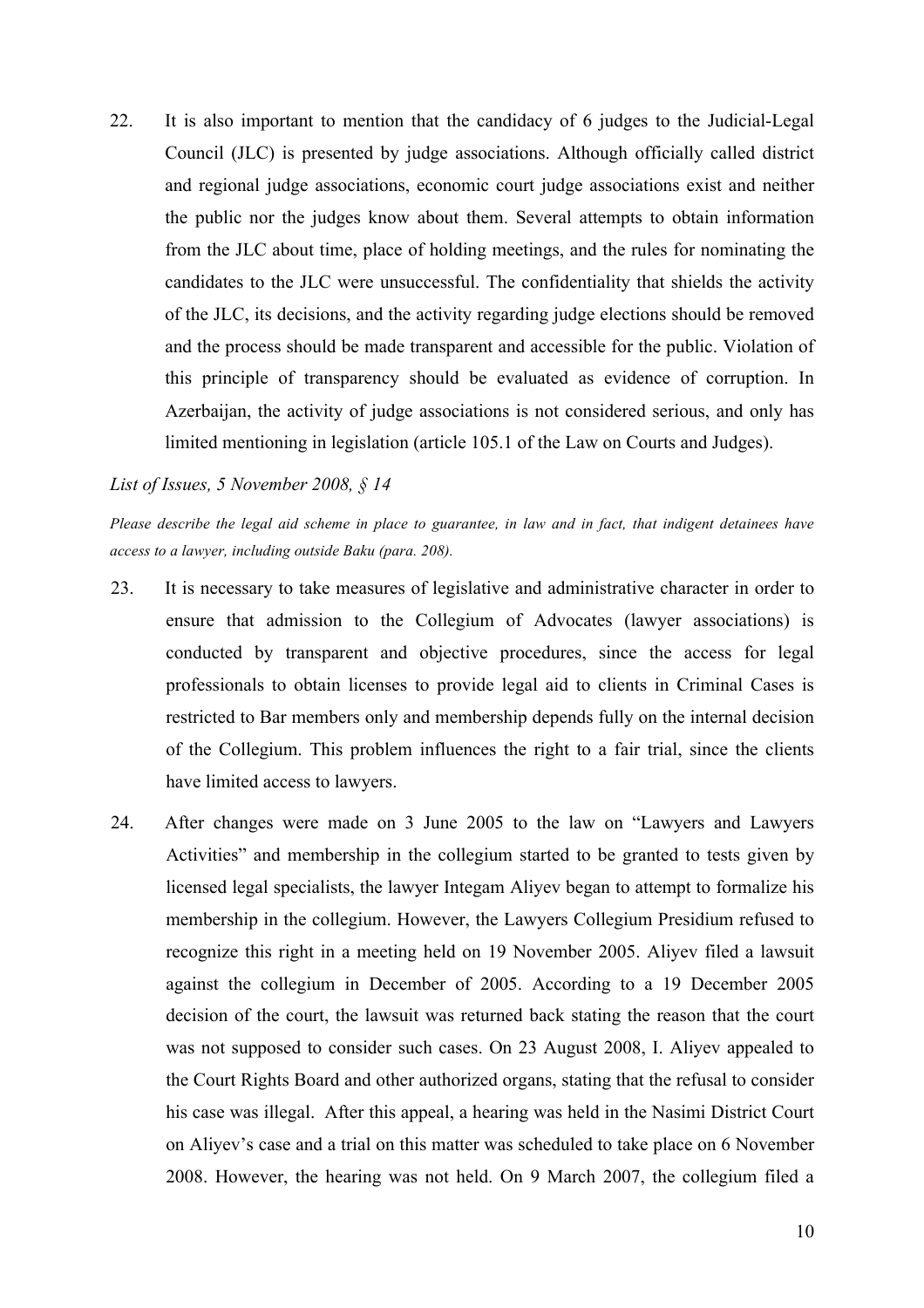lawsuit against I. Aliyev, accusing him of publishing unfounded information about the collegium.

25. Experts from international organisations should be involved in the preparation, discussion and adoption of the Charter of Collegium of Advocates, regulations of Specialty Commission, Disciplinary Commission, and normative acts regulating procedure of admission to the Collegium. The Government and the Collegium should abstain from discrimination or interference, but respect the freedom of the legal profession and take necessary measures for its protection.

#### **Freedom of opinion and expression (Article 19)**

## **Section prepared by the Institute for Reporters' Freedom and Safety & the Media Rights Institute**

*List of Issues, 5 November 2008, § 16*

*Please provide detailed information, including specific case examples, on measures taken by the State party to ensure that all crimes targeting media professionals are investigated promptly and impartially, including when committed by law enforcement officials, perpetrators prosecuted and adequately sanctioned and victims compensated (report, paras. 472-480).*

- 26. Case 1: Murder of Elmar Huseynov (March 2005), editor-in-chief *The Monitor magazine*
	- From 2005 to 2009, 2 journalists have died after attacks and the responsible persons have not been brought to justice. The *Monitor* magazine editor-in-chief Elmar Huseynov was killed on 2 March 2005 near the entrance of his house. *Yeni Musavat* newspaper photographer Alim Kazymly died on 19 June 2005, after 6 months suffering from paralysis caused by beatings in Narimanov Police Department, Baku.
	- Despite the fact that the investigation on the murderers of Elmar Huseynov lasted four years, Georgian citizens - Teymuraz Aliyev and Tahir Hubanov suspected of committing the crime have not been punished yet.
	- In July 2006, during a court trial of a former employee of Azerbaijan's Ministry of Internal Affairs, Department on Operations Against Crimes, Haji Mammadov, confessed that he had murdered Elmar Huseynov, and stated that former Minister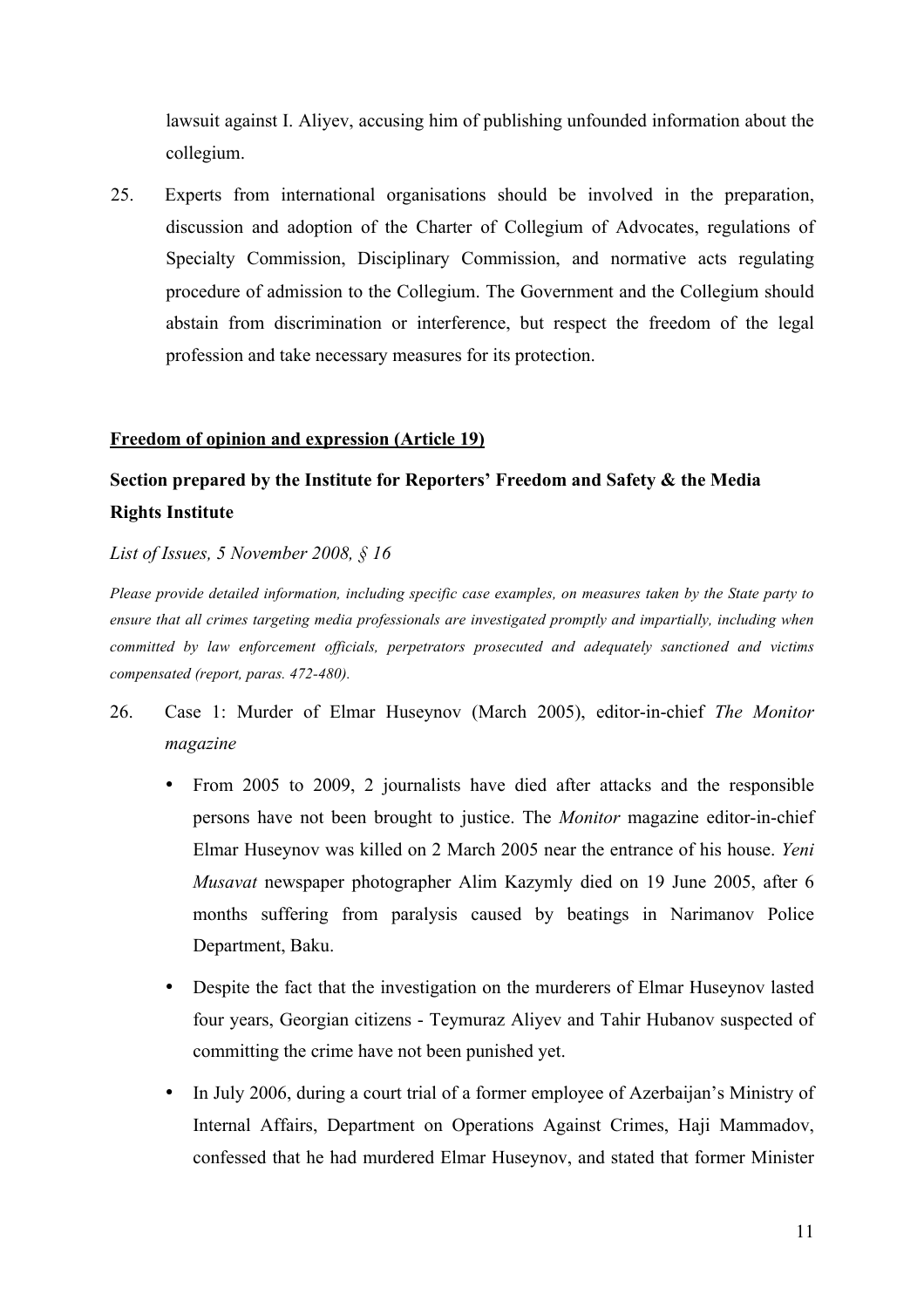of Economic Development, Farhad Aliyev, ordered him to murder Elmar Huseynov. Despite the fact that almost 3 years have passed since this statement, there is no result from the investigation.

27. Case 2: Violent attack on Alim Kazymly (June 2005), photographer at *Yeni Musavat* newspaper

An investigation in connection with the death of Alim Kazymly, which was conducted by the leadership of Ministry of Internal Affairs, concluded with giving special reprimand to Narimanov Passport Office Head, Abil Mamedov, who brutally assaulted the journalist. Furious about what was happening in the Passport Office, he then hit the journalist on his head using a telephone handset and drove away from the office. As a result of the incident, the journalist suffered from paralysis and died after 6 months.

- 28. Case 3: Attack on Sarvan Rizvanov (Nov. 2005), *Turan* news agency photographer
	- On 9 November 2005 during protest rallies before the parliamentary elections, *Turan* news agency photographer Sarvan Rizvanov was severely beaten with a rubber bludgeon by Yasamal Police Department's chief, Chingiz Mamedov. As a result of the beating, the journalist sustained head and brain trauma. Despite numerous appeals to the law enforcement agencies and the courts, the guilty party has not been punished.
	- During the rallies other journalists, Fareed Teymurhanly (*Zerkalo* newspaper)*,*  Idrak Abbasov (*Ayna* newspaper), Ramiz Najafli (*Boz gurd* newspaper), were also severely beaten by police.
- 29. Case 3: Attack on Ramiz Najafly (March 2005), journalist for *Azadlig* newspaper

On the night of 5-6 March 2005, *Azadlig* newspaper journalist, Ramiz Najafly, was abducted and stabbed by unknown people. Although a criminal case was instituted, the perpetrators have not been found.

30. Case 4: Kidnapping of Bahaddin Haziyev, (May 2006), editor-in-chief, *Bizim Yol* opposition newspaper

On the night of 18-19 May 2006 *Bizim Yol* opposition newspaper editor-in-chief, Bahaddin Haziyev, was kidnapped by unknown people and subjected to inhuman torture and his leg was broken. Despite numerous appeals to the Ministry of Internal Affairs, Prosecutor's Office, Ministry of National Security, the investigation has not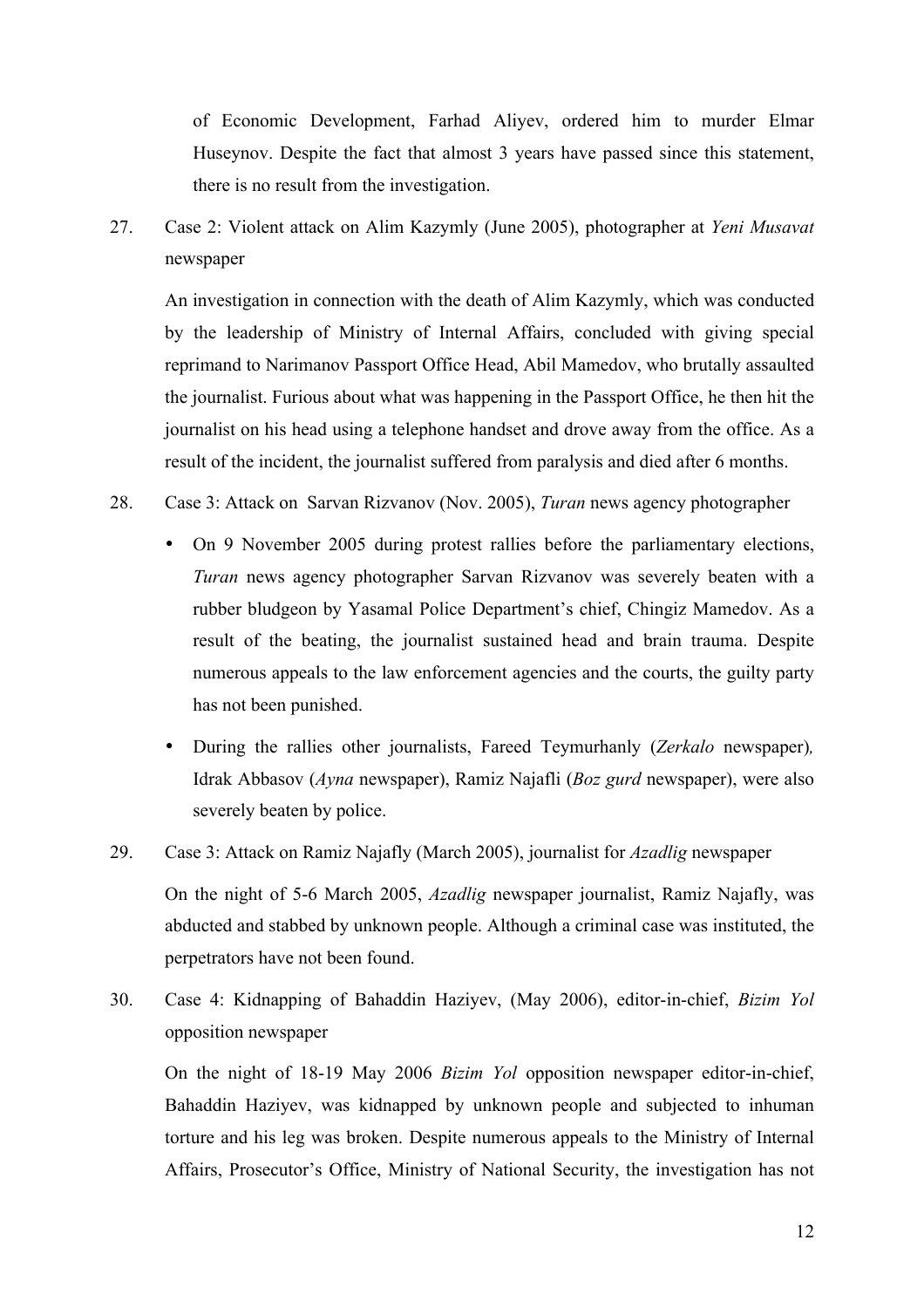yielded any results. Every time after being questioned, the editor-in-chief was told by the Ministry of Internal Affairs that investigation into the case was being conducted in Absheron District Police Office.

31. Case 5: Attack on Nijat Daglar, (Dec.2006), journalist for *Azadlig* newspaper

On 25 December 2006 *Azadlig* newspaper journalist, Nijat Daglar, was beaten by four unidentified officers near his home. Despite appeals to Baku City, Nizami District 19<sup>th</sup> Police Department criminals have yet to be found.

32. Case 6: Attack on Uzeir Jafarov, (April 2007), editor for *Gundalik Azerbaijan*

At midnight 20 April 2007 *Gundalik Azerbaijan* newspaper editor, Uzeir Jafarov, was attacked by an unknown person. He suffered several blows to the head with a blunt object, then the suspects fled the scene. A criminal case under Article 132 Criminal Code of Azerbaijan Republic was instituted on the attack. However, the victim, referring to the words of a forensic expert, said that they tried to not just beat him, but to murder him, and demanded that the investigation be conducted on a different article of the Criminal Code for "an attempt on his life." The journalist stated that the people who attacked him had been recorded by a camera of the International Bank, located near the scene. Subsequently, Uzeir Jafarov identified one of the attackers as Captain Nabi Najafov, an officer working with minors in Yasamal District Police Office, Ministry of Internal Affairs and a senior officer of the Air Force of Azerbaijan. However, the Minister of Internal Affairs, Ramil Usubov, accused the journalist of mutilating himself. The attackers are still not brought to justice.

33. Case 7: Ill-treatment of Hakimeldostu Mehtiyev (September 2007), regional correspondent *Yeni Musavat* newspaper

On 22 September 2007, the *Yeni Musavat* newspaper's regional correspondent, Hakimeldostu Mehtiyev, was arrested by law enforcement officers and the same day released in the Nakhichevan autonomous Republic of Azerbaijan. But the next day he was again arrested by police and Ministry of National Security Departments of Sharur District in Dzhalilkend Village. He was taken to the court where he was charged with disobeying the authorities, and the court decided to sentence the journalist to 15 days imprisonment. While in the detention facility, according to most journalists, he was subjected to various kinds of insults and beatings, in which he had broken ribs. Heads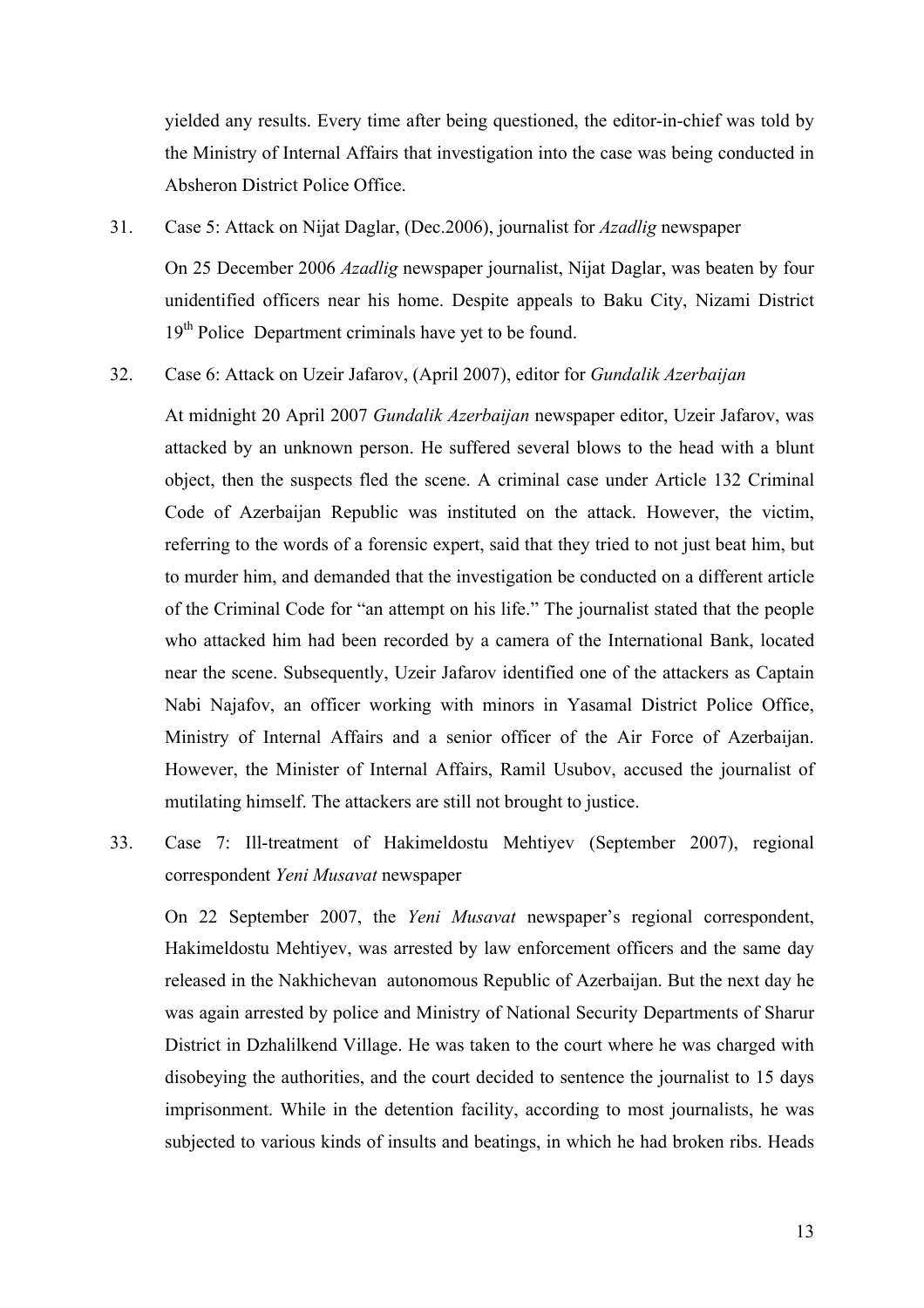of law enforcement agencies failed to investigate these facts, and no one has ever been held responsible for these committed acts.

- 34. Case 8: Attack on Agil Khalil, (February 2008), correspondent for *Azadlig* newspaper On 22 February 2008, *Azadlig* newspaper correspondent, Agil Khalil, was beaten while fulfilling his professional duty. Agil Khalil was beaten by two men, including an officer from the National Security Ministry, while trying to investigate the cutting down of trees in the Zeytun Baglari (Olive Gardens) in Baku. He managed to take their pictures, but his finger was broken. He was then stabbed in the chest on 13 March 2008 by two people, and targeted by a vicious government-orchestrated black "public relations campaign" on a local television channel. Soon the investigation was conducted and presented a suspect, who confessed to the stabbing of the correspondent. However, Agil Khalil did not recognize him, and stated that he was a completely different person.
- 35. Case 9: Attack on Afgan Muhtarli (January 2009), journalist for *Yeni Musavat* newspaper

Afgan Muhtarli from *Yeni Musavat* newspaper was beaten by a group of policemen on 7 January 2009, while observing and taking photos from a rally of protesters. The journalist's hand was broken and his leg was injured seriously after he was beaten by a policemen under the order of the police chief. Then he was arrested, his camera was seized, and his photos destroyed. No proper investigation was made.

36. Case10: Attack on Hakimeldostu Mehtiyev, Mekhman Mehtiyev, and Elman Abbasov (January 2009), regional correspondents for Institute for Reporters' Freedom and Safety and Malahat Nasibova (January 2009) correspondent for radio "Freedom" and "Turan" information Agency

On 16 January 2009 the Institute for Reporters' Freedom and Safety regional correspondents, Hakimeldostu Mehtiyev, Mekhman Mehtiyev, and Elman Abbasov, and radio "Freedom" and "Turan" information Agency correspondent, Malahat Nasibova, were attacked by representatives of local authorities and sustained physical injuries. Despite the fact that, the names of the attackers were reported to law enforcement authorities, no decision was accepted against them.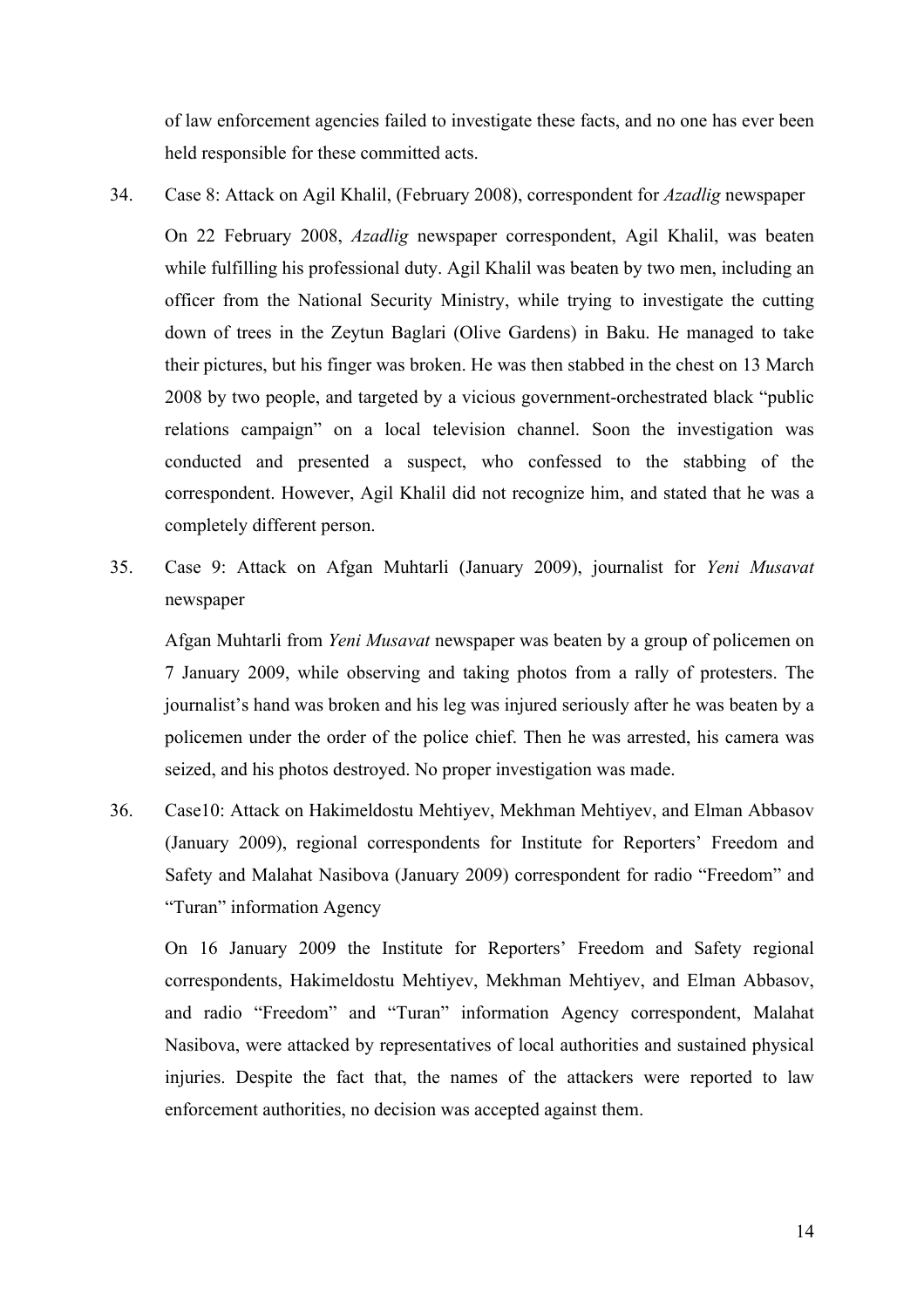37. None of the crimes committed against journalists have been properly investigated and the perpetrators have not received any punishment to this day.<sup>6</sup>

#### *List of Issues, 5 November 2008, § 17*

 $\overline{a}$ 

*In light of numerous reports on politically motivated trials and convictions of journalists and other media professionals critical of the government, who have allegedly been arrested and detained on fabricated charges, convicted without a fair trial and sentenced to excessive prison terms, especially in the context of criminal libel suits, please indicate whether the State party considers decriminalizing defamation, libel and insult by repealing articles 147, 148 and 323 of the Criminal Code and replacing them by civil defamation laws (report, paras. 421- 424), as well as by declaring an amnesty for media professionals convicted of defamation, libel or insult. Please also indicate whether efforts are undertaken to discourage members of the government and other political and public figures from systematically suing journalists and to encourage them to accept public criticism and scrutiny.*

- 38. In the period from 2006 to the end of 2007 there were 9 imprisoned journalists in Azerbaijan, 5 of them (Eynulla Fatullaev, Rovshan Kyabirli, Yashar Agazade, Samir Sadagatoglu and Rafiq Tagi) were sentenced to various prison terms in connection with defamation. However, in late December 2006, the President of the Republic of Azerbaijan, Ilham Aliyev, signed a pardon decree, and then 4 journalists convicted of defamation were released, except Eynulla Fatullayev. In addition, in March 2009, the "Amnesty Act" was adopted by the parliament of the Republic of Azerbaijan. As a result of this, the *Azadlig* newspaper satirist and journalist, Mirza Sakit (Sakit Zakhidov), who had been convicted in June 2006 of fabricated charges of illegal possession of drugs and sentenced to 3 years, was released, as was *Ideal* newspaper editor-in-chief, Ali Hasanov, who had been sentenced to 6 months imprisonment for conviction of defamation on 14 November 2008.
- 39. At the moment, 4 journalists remain imprisoned on spurious charges against them for doing their professional career.
- 40. In February 2007, on charges of collaboration with Iranian Intelligence Service *Tolishi Sado* chief editor, Novruzali Mamedov, was arrested and according to the decision of the Grave Crimes Court of the Republic of Azerbaijan on 24 June 2008, he was sentenced to 10 years imprisonment. Novruzali Mamedov was found guilty of treason.

<sup>&</sup>lt;sup>6</sup> See also the UPR recommendation on this matter accepted by Azerbaijan: "Effectively investigate and prosecute crimes and violations against journalists and human rights defenders, and that those responsible are punished." (UN Doc.: A/HRC/WG.6/4L.6, § 96, no. 16 & A/HRC/11/20/Add.1)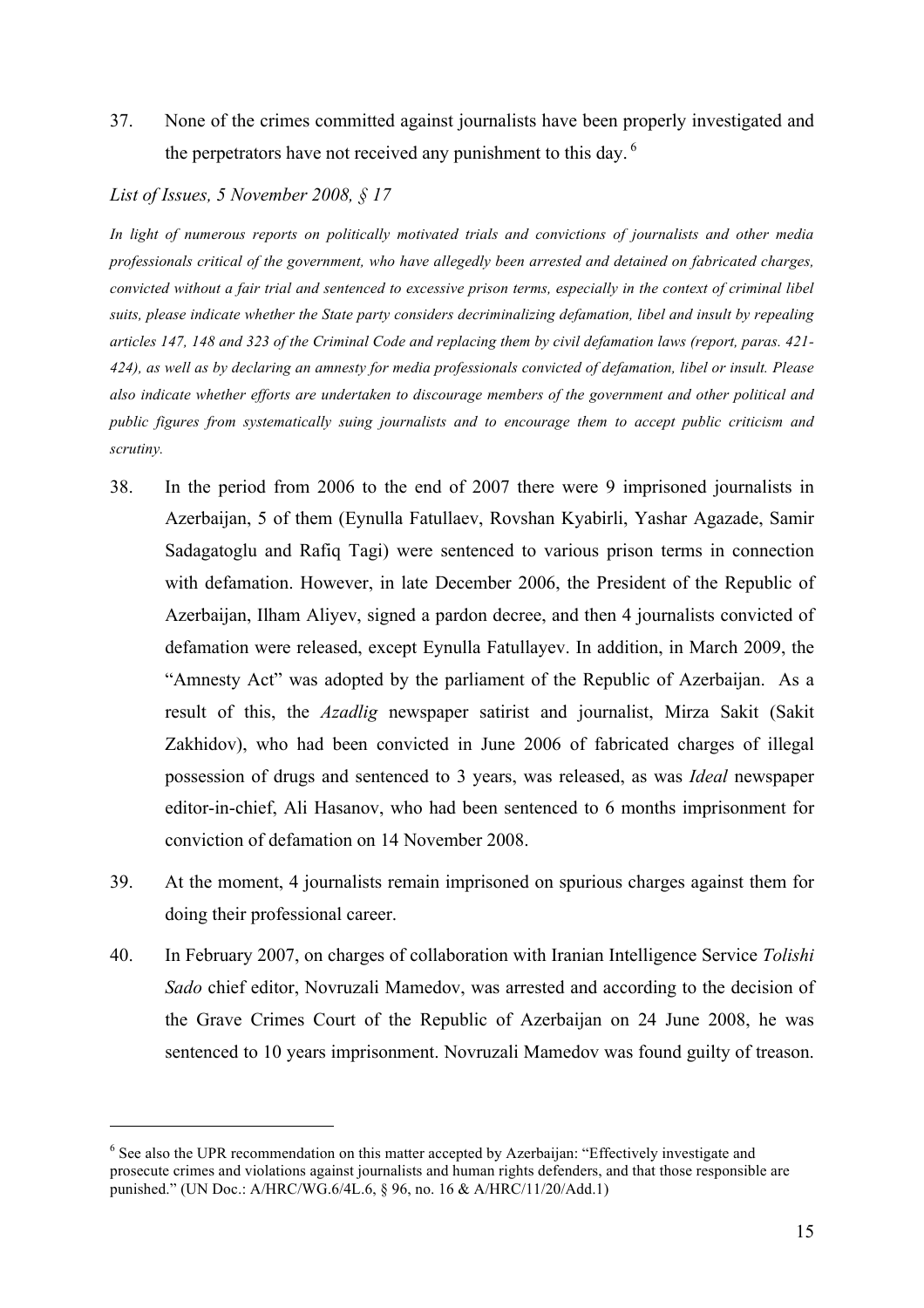We note that the verdict was read without the participation of counsel for the accused. At the moment he is being held in #15 prison.

- 41. On 20 April 2007 *Gundelik Azerbaijan* and *Realniy Azerbaijan* newspapers' editor-inchief, Eynulla Fatullayev, was detained. Eynulla Fatullayev was sentenced to 2 ½ years of imprisonment on 21 April 2007 for insulting honour and dignity. Later he was convicted under articles 214.1 (threatening terror), 283.2.2 (incitement of ethnic/national, social or religious hatred abusing authority), and 213.2.2 (tax evasion) of the Criminal Code and was sentenced to 8 ½ years of imprisonment on 30 October 2007.
- 42. On 24 July 2007 *Bizim Yol* newspaper correspondent, Mushfig Huseynov, was arrested by the employees of the National Security Ministry and two days later a 3 months pre-trial detention was issued. Mushfig Huseynov was convicted under Article 311.1 (receiving of a bribe) of the Criminal Code and on 21 January 2008 was sentenced by Grave Crimes Court Judge, Jamal Ramazanov, to 6 years of imprisonment, followed by a 2 year ban on his writing activity. However, this sentence was reduced to 5 years through a decision adopted by Appellate Court Judge, Sahibkhan Mirzayev, on 4 April 2008.
- 43. On 10 November 2008, *Azadlig* newspaper editor-in-chief Ganimet Zahidov was arrested due to an incident that occurred on 7 November 2008 in Azerbaijan Publication House, where the newspaper was located. Ganimat Zahid was convicted under articles 127.2.3 (hooliganism with intentional infliction of minor bodily harm) and 221 (hooliganism) of the Criminal Code and imprisoned for 4 years.
- 44. All four journalists were known as the harshest critics of the ruling regime, administrative arbitrariness and corruption in the country. Monitoring conducted by various local and foreign non-governmental organizations proved that all cases against the arrested journalists were fabricated and targeted at silencing their activities as journalists.
- 45. Since the adoption of the list of issues (November 2008) the Law on mass media has been amended. Since then, the clear tendency of limitation of freedom of expression rights of the media has been observed. This law gives several Ministries (Ministry of Internal Affairs, Ministry of National Security, Ministry of Justice) and Press Council the ability to initiate the termination of newspaper activities in some vaguely depicted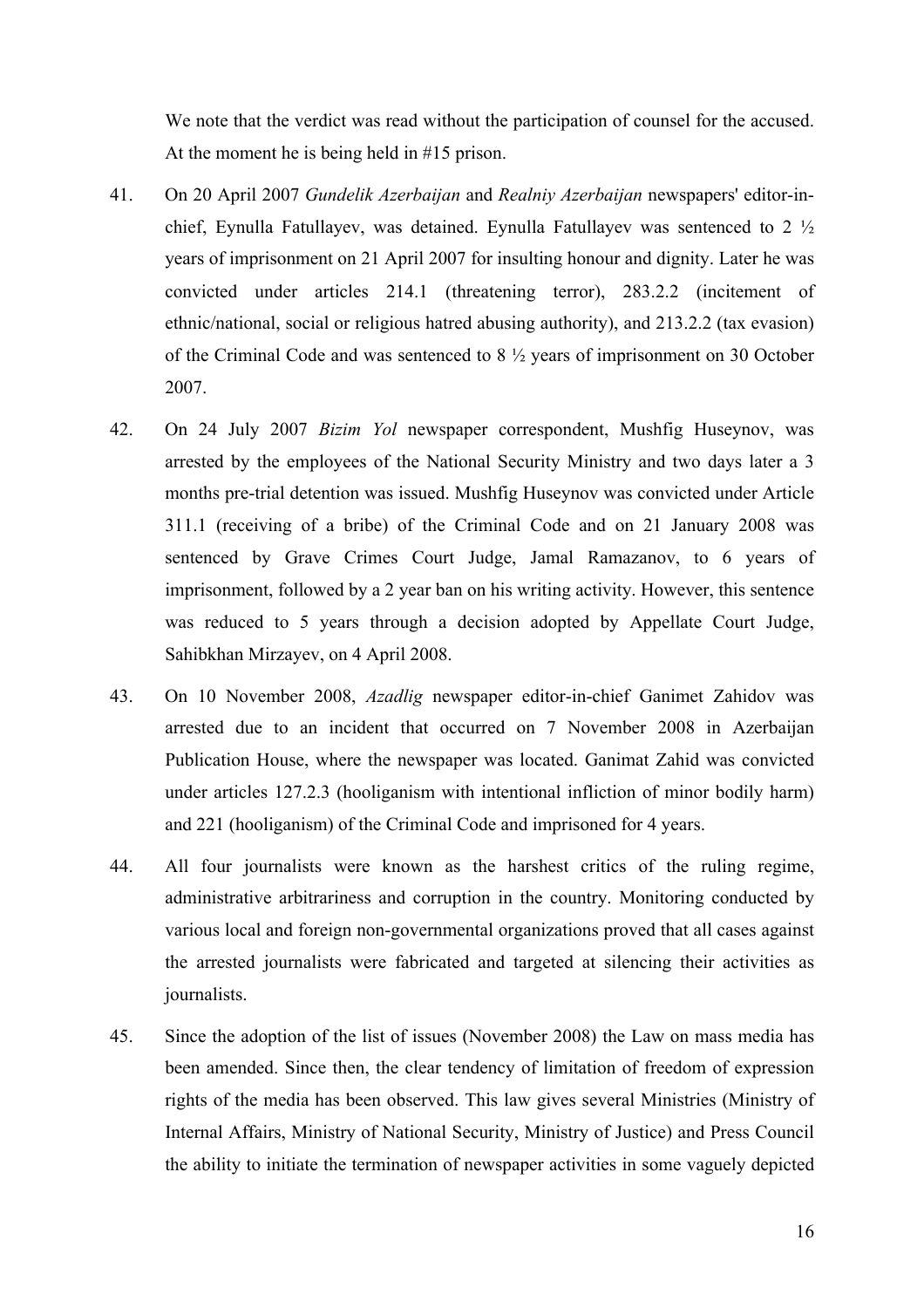circumstances. In April 2009 new amendments were enacted which established new sanctions, like the temporary ban for publication. According to those new restrictions the same ministries obtained a right to file cases for a temporary ban.<sup>7</sup>

#### **Freedom of Association and Assembly (arts. 21 and 22)<sup>8</sup>**

## **Section prepared by the Society for Humanitarian Research and the Institute for Freedom and Safety**

*List of Issues, 5 November 2008, § 18*

 $\overline{a}$ 

*Please comment on reports regarding unlawful restrictions on freedom of assembly. Such violations reportedly consist in the prohibition of peaceful political rallies of opposition parties and youth movements, their restriction to remote designated locations, dispersion of peaceful political rallies, as well as harassment of opposition officials by security forces with impunity, especially during election campaigns.*

- 46. Azerbaijan Republic's Law on Freedom of Assembly, which was adopted on 13 November 1998, has many barriers that limit the right of free assembly, as well as increase control over law enforcement agencies to conduct similar activities.
- 47. Paragraph I of Article 7 of the Law of Republic of Azerbaijan on Freedom of Assembly states that ``No restrictions shall be placed on the exercise of the right to freedom of assembly other than such as are prescribed by law and are necessary in a democratic society in the interests of national security or public safety, for the prevention of disorder or crime, for the protection of health or morals or for the protection of the rights and freedoms of others.
- 48. However, in many cases the Government of Azerbaijan is misusing the abovementioned law. There were many instances when pickets, various forms of protest, collective festivities, collective reading of newspapers, etc. have been stopped and members of these random meetings have been detained by police, and in most cases with respect to the applicable administrative actions.

 $<sup>7</sup>$  The Government of Azerbaijan did accept the following recommendation made during the UPR of Azerbaijan:</sup> "Ensure that its media regulations promote diversity among media outlets in line with international standards and best practices" (UN Doc.: A/HRC/WG.6/4L.6, § 96, no. 15 *in fine* & A/HRC/11/20/Add.1)

 $8$  The Government of Azerbaijan did not accept the following recommendation made during the UPR of Azerbaijan: "Take all necessary measures to ensure that the law 'on freedom of assembly' is not applied in an unduly strict manner by the local authorities, to consider abolishing the pre-approval requirement for public assemblies altogether and to replace it with an obligation of notification for the organisers of public assemblies." (UN Doc.: A/HRC/WG.6/4L.6, § 96, no. 18 & A/HRC/11/20/Add.1)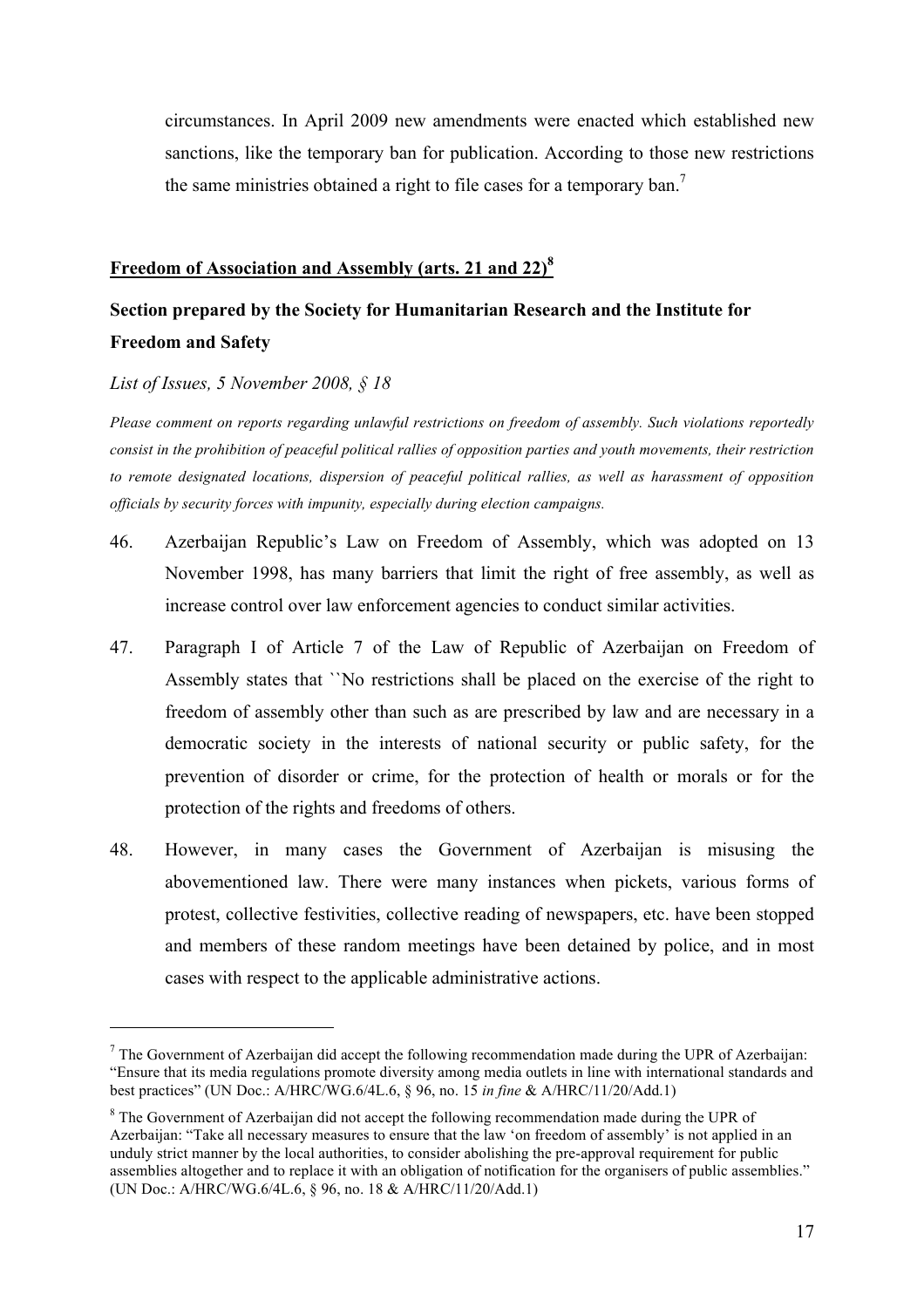- 49. Here are given several cases, which illustrates the limitation of freedom of assembly:
	- On 26 September 2007, 17 members of Dalga Youth Movement tried to hold a peaceful event -- a barefoot march to demand for reforms in the education system. As a result of this they were detained by Sabayil 39th district Police Department.<sup>9</sup>
	- On 30 June 2009, approximately 50 NGO representatives gathered in Azizbekov Square to protest against amendments to the Law on NGOs that intended to go to parliament. However, the police blocked their way and suggested that only one participant go further The police blocked their way stating that the action was not sanctioned by authorities. Special Task Police prevented civil society members from holding a picket in front of the Azerbaijan Parliament.
	- A previous demonstration on 10 May 2009 also saw members of the public beaten by police and approximately 50 peaceful demonstrators were detained for a number of hours on that day.
	- On 8 July 2009, at approximately 8:00 p.m., "Alumni Network" Youth Organization Coordinator, ANTV Online TV Leader Emin Milli and one of "OL" Youth Organization's coordinators, well-known video-blogger Adnan Hajizade had been severely beaten by unidentified persons while dining with several other young adults. The men who looked like sportsmen insulted them, and demanded that they stop talking about politics. Then they attacked Emin Milli and Adnan Hajizade, causing physical injuries. Adnan Hajizade and Emin Milli sustained several injuries. Although they appealed to the police for assistance as victims, the police detained Adnan Hajizade and Emin Milli under article 221.2.1 (hooliganism) of the Criminal Code and after five hours of interrogation let the attackers go. For 17 hours the youth were deprived of the opportunity to meet with their lawyers. Police did not provide any official information concerning the detention of Hajizade and Milli. On the charges of hooliganism, the young activists could be imprisoned for up to five years according to Azerbaijan's Criminal Code. The last incident illustrates that the reaction towards peaceful gatherings and meetings have become even more severe.
- 51. Amendments to the law on religious freedom have been adopted 30 June 2009, despite the protest of believers and other actors in the civil society. Thus, under the

 $\overline{a}$ 

<sup>9</sup> Source: http://www.eng.kavkaz-uzel.ru/articles/6393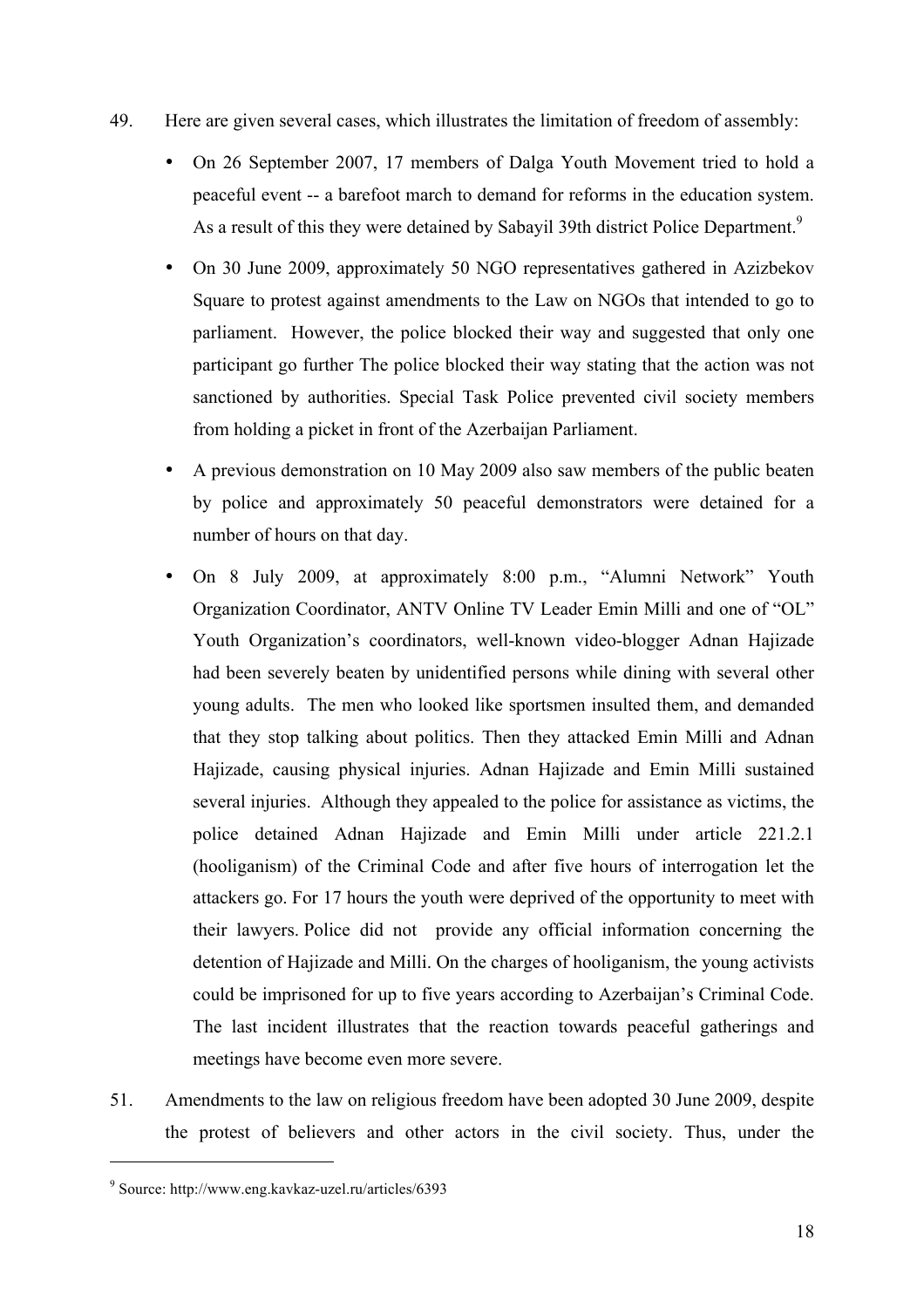amendment to article 21, persons with a foreign education cannot manage the religious ceremonies. Under an amendment to article 8, the appointment of religious managers should be carried out in consultation with State Committee for Affairs on Religious Structures.

#### *List of Issues, 5 November 2008, § 19*

*Please provide information on the legal provisions regulating the funding of NGOs by foreign as well as domestic donors.*

- 52. The final amendments to Law on Non-governmental Organizations (Public unions and Funds) was adopted during a meeting in the Azerbaijan Parliament Milli Mejlis 30 June 2009.
- 53. Due to international and national protest, some proposed changes to the Law that would have limited the work of NGOs were removed, such as regulations for prohibition on NGOs' activities without registration, restriction of NGO's funding from foreign sources and the requirements of regional branches in 1/3 of the territory to be registered as a nationwide organization have been removed. Nevertheless, several articles that are contradictory to national and international legislations and could create serious problems in the work of public unions and funds, have been approved.
- 54. Among the concerns regarding the amendments to the Law are:
	- Article 9.1.1 stating that foreigners with permanent residency in Azerbaijan and people without citizenship cannot found non-governmental organizations in the Republic of Azerbaijan;
	- Article 12.1-1 stating that during the creation of a foundation, its authorized capital cannot be less than 10,000 AZN -- this amount is large for non-commercial organizations and will create obstacles for creating funds;
	- Article 12.3 stating that in the Republic of Azerbaijan, the opening of branches and representations of non-governmental organizations of foreign countries or nongovernmental organizations that are permanently funded by foreign governments or foreign legal or physical entities is only allowed if there exists an international agreement between the organisation and the Azerbaijani authorities, but it is not defined clearly what should be written in this agreement;